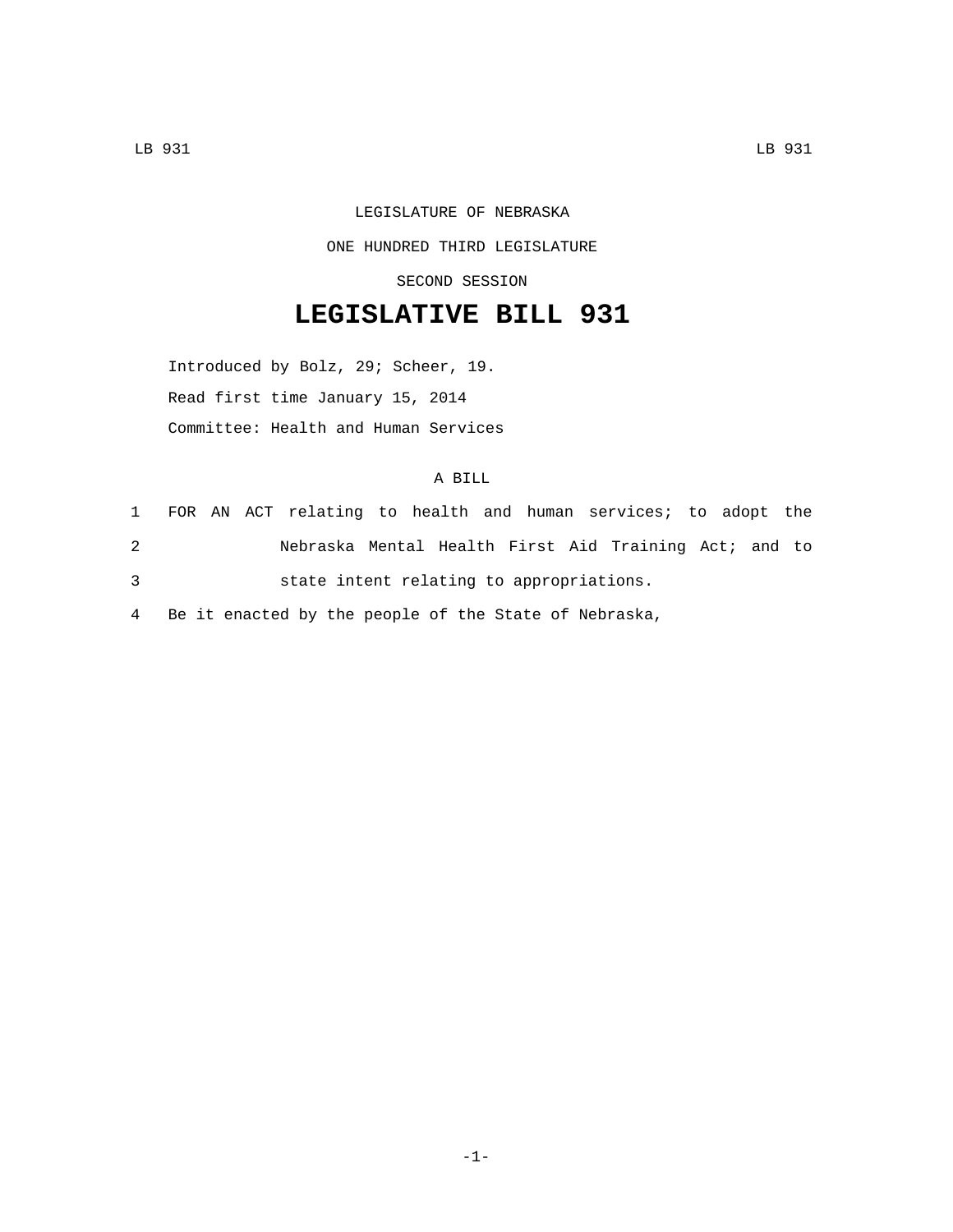| $\mathbf 1$ | Section 1. Sections 1 to 5 of this act shall be known and             |
|-------------|-----------------------------------------------------------------------|
| 2           | may be cited as the Nebraska Mental Health First Aid Training Act.    |
| 3           | Sec. 2. The Legislature finds that:                                   |
| 4           | (1) National statistics show that one in four Americans               |
| 5           | will face a mental illness in his or her lifetime; and                |
| 6           | (2) Mental health first aid builds an understanding of                |
| 7           | how mental illness affects Nebraskans, provides an overview of common |
| 8           | treatments, and teaches basic skills for providing assistance to a    |
| 9           | person who may be developing symptoms or experiencing a crisis.       |
| 10          | Sec. 3. For purposes of the Nebraska Mental Health First              |
| 11          | Aid Training Act, mental health first aid means the help provided to  |
| 12          | a person who is experiencing a mental health or substance abuse       |
| 13          | problem or in a mental health crisis before appropriate professional  |
| 14          | assistance or other supports are secured.                             |
| 15          | Sec. 4. (1) The Department of Health and Human Services               |
| 16          | shall establish a mental health first aid training program to help    |
| 17          | the public identify and understand the signs of a mental illness or   |
| 18          | substance abuse problem or a mental health crisis and to provide the  |
| 19          | public with skills to help a person who is developing or experiencing |
| 20          | a mental health or substance abuse problem or a mental health crisis  |
| 21          | and to de-escalate crisis situations if needed. The training program  |
| 22          | shall provide an interactive mental health first aid training course  |
| 23          | through the<br>state's regional behavioral health authorities.        |
| 24          | Instructors in the training program shall be certified by a national  |
| 25          | authority for Mental Health First Aid USA or a similar organization.  |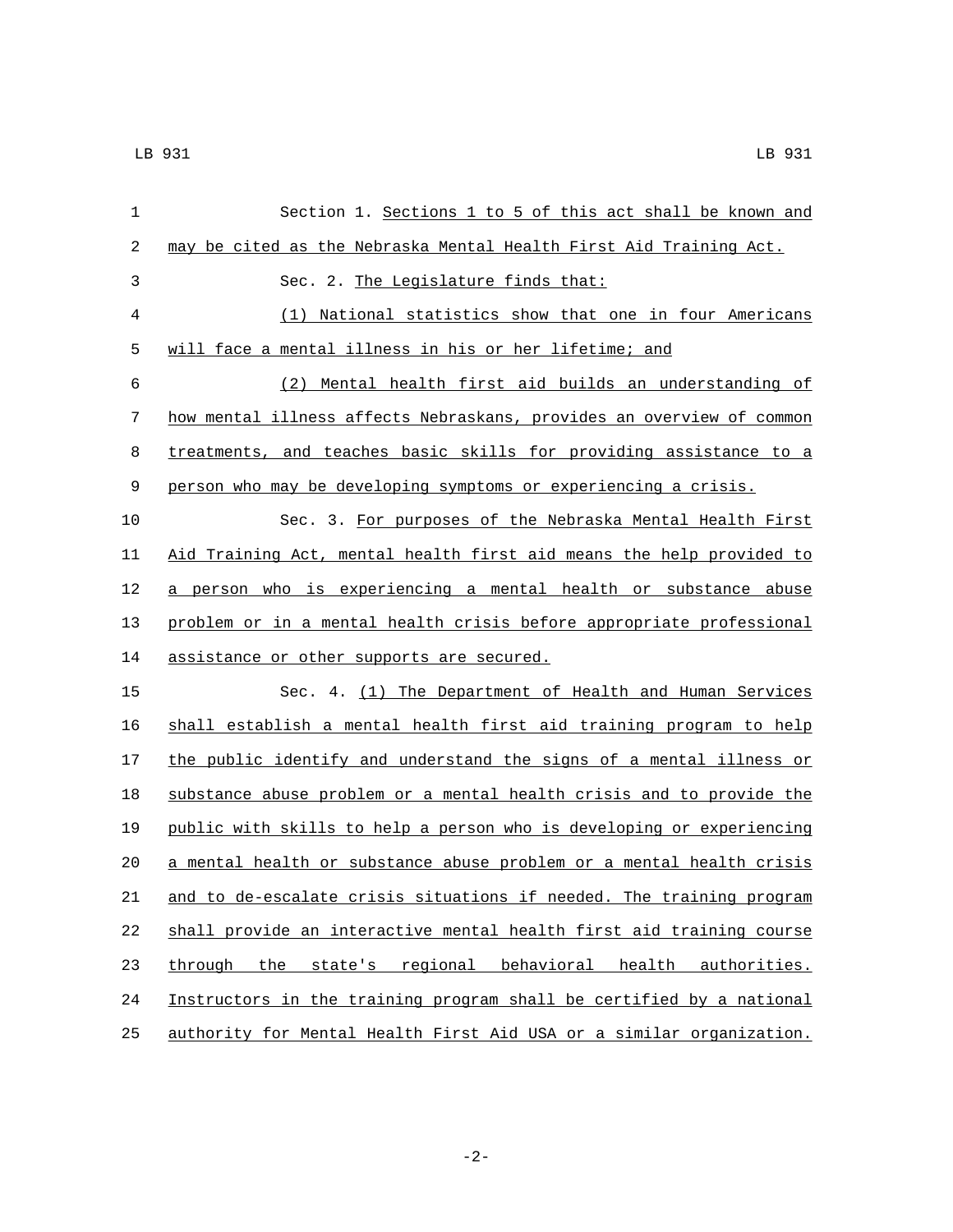| $\mathbf 1$ | The training program shall work cooperatively with local entities to   |
|-------------|------------------------------------------------------------------------|
| 2           | provide training for individuals to become instructors.                |
| 3           | (2) The mental health first aid training program shall be              |
| 4           | designed to train individuals to accomplish the following objectives   |
| 5           | as deemed appropriate considering the trainee's age:                   |
| 6           | (a) Help the public identify, understand, and respond to               |
| 7           | the signs of mental illness and substance abuse;                       |
| 8           | Emphasize the need to reduce the stigma of mental<br>(b)               |
| 9           | illness; and                                                           |
| 10          | (c) Assist a person who is believed to be developing or                |
| 11          | has developed a mental health or substance abuse problem or who is     |
| 12          | believed to be experiencing a mental health crisis.                    |
| 13          | Sec. 5. The Department of Health and Human Services shall              |
| 14          | ensure that evaluative criteria are established which measure the      |
| 15          | efficacy of the training program, including trainee feedback, with     |
| 16          | the objective of helping the public identify, understand, and respond  |
| 17          | to the signs of mental illness and alcohol and substance abuse.<br>The |
| 18          | department shall submit an annual report electronically to the         |
| 19          | Legislature on trainee demographics and outcomes of the established    |
| 20          | criteria.                                                              |
| 21          | Sec. 6. The Department of Health and Human Services shall              |
| 22          | offer services to agencies and organizations, including, but not       |
| 23          | limited to, schools, universities, colleges, the State Department of   |
| 24          | Education, the Department of Veterans' Affairs, law enforcement        |
| 25          | agencies, local health departments, and regional behavioral health     |